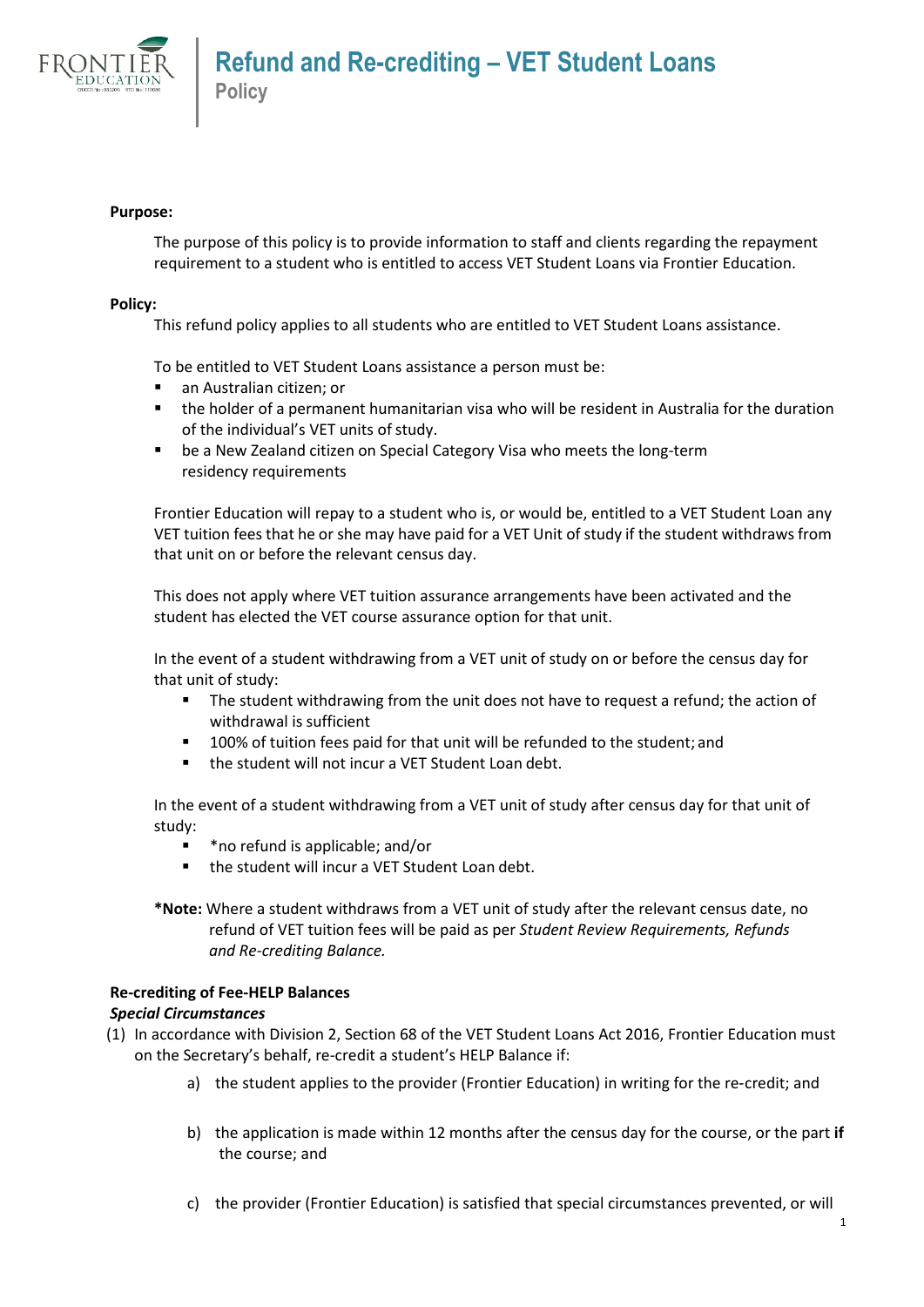prevent, the student from completing the requirements for the course, or the part of the course.

 (2) The course provider (Frontier Education) may extend the period for making the application mentioned in paragraph (1)(b).

- (3) Circumstances are special circumstances if they:
	- (a) are beyond the student's control; and

 (b) do not make their full impact on the student until on or after the census day for the course, or the part of the course; and

 (c) make it impracticable for the student to complete the requirements for the course, or the part of the course, during the student's enrolment in the course, or the part of the course.

- (4) The amount re‑credited must equal the amount of the VET student loan that has been used to pay tuition fees for the student for the course, or the part of a course.
- (5) Frontier Education must, as soon as practicable:
	- (a) consider an application for a student's HELP balance to be re‑credited under this section; and
	- (b) notify the student of the Frontier Education's decision on the application.

The notice must include a statement of the reasons for the decision.

#### *Secretary may act in place of Frontier Education*

The Secretary may re-credit a student's HELP balance in accordance with this Division 3 if:

(a) a course provider (Frontier Education) is unable to act under this Division or is being wound up or has been dissolved; or

(b) a course provider (Frontier Education) has failed to act under this Division and the Secretary is satisfied that

the failure is unreasonable.

#### *Re-crediting by Secretary other than on discharge of debt*

When Secretary may re‑credit HELP balance

(1) The Secretary may re‑credit the student's HELP balance if the Secretary is satisfied that the course provider (Frontier Education), or a person acting on the Frontier Education's behalf, engaged in unacceptable conduct in relation to the student's application for the VET student loan.

(2) Unacceptable conduct, in relation to an application for a VET student loan, has the meaning given by the rules.

(3) The Secretary may re-credit the student's HELP balance if the Secretary is satisfied of one or more of the following:

- (a) the student is not an eligible student;
- (b) the student is not a genuine student;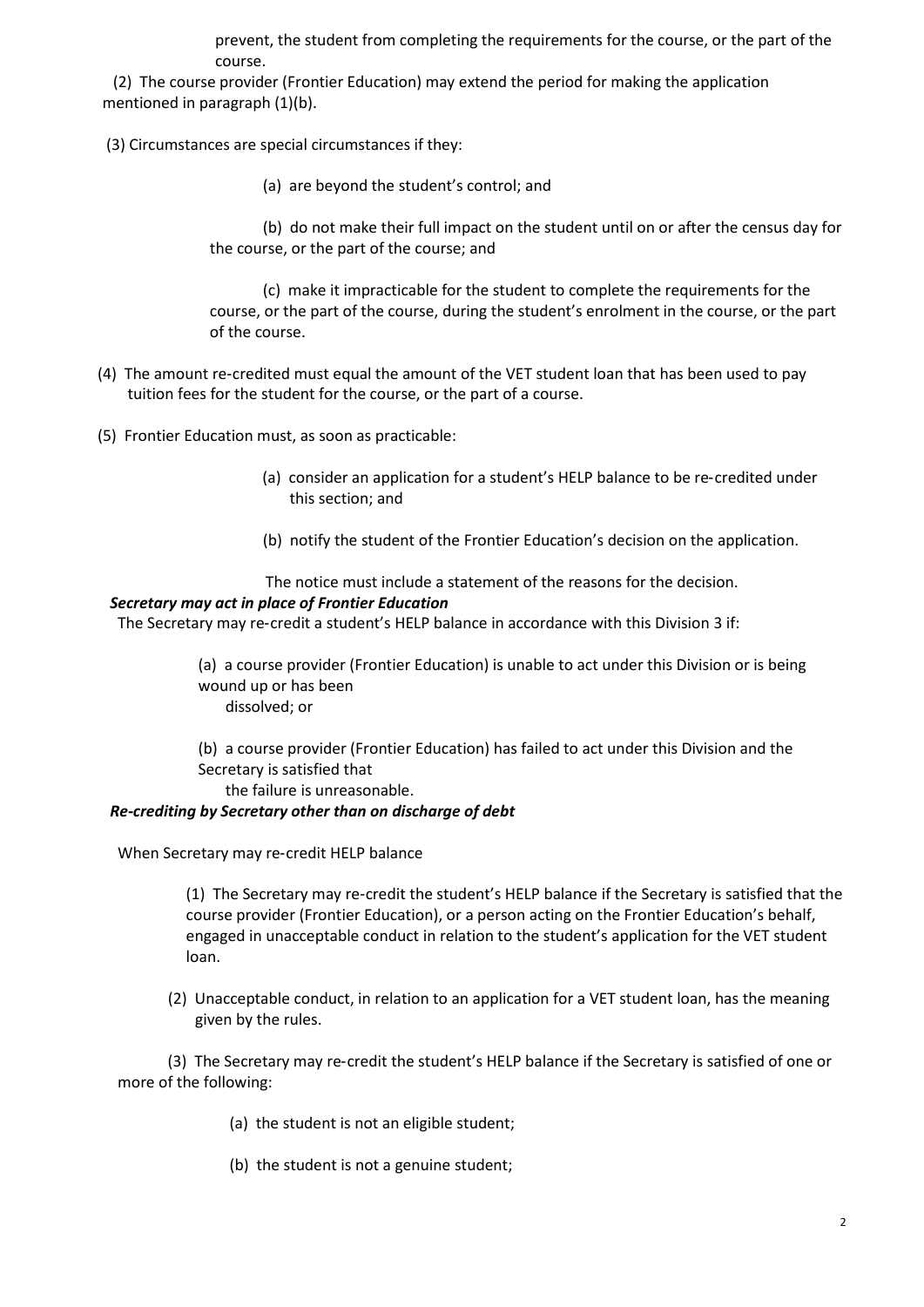- (c) the student does not have a tax file number;
- (d) the student does not have a student identifier.
- (4) The Secretary may re-credit the student's HELP balance if the Secretary is satisfied that:
	- (a) the provider (Frontier Education) has failed to comply with this Act; and
	- (b) the failure has adversely affected the student.
- (5) The amount re‑credited must not exceed the amount of the VET student loan that has been used to pay tuition fees for the student for the course, or the part of the course.
- (6) This section applies whether or not the student applies for the re‑credit.

# *Student may apply for re*‑*crediting by Secretary*

 (1) A student may apply to the Secretary for the student's HELP balance to be re‑credited under section 71.

(2) The application must be in writing and meet any requirements set out in the rules.

# *When Secretary must re*‑*credit HELP balance*

- (1) The Secretary must re-credit a student's HELP balance if:
	- (a) the student has not completed the requirements for the course, or the part of the course, because Frontier Education defaulted in relation to the student; and
	- (b) the VSL Tuition Protection Director decides, under paragraph 66E(1)(b), that the Director is not satisfied that there is a suitable replacement course for the student.

**Note:** Frontier Education may be required to pay an amount to the Commonwealth as a result of re-crediting under section 22. That amount may be debited from the VSL Tuition Protection Fund: *Reference, section 66L* of the Act. If the amount is debited from the Fund, a later payment of the amount by the Frontier Education is credited to the Fund: *Reference, section 66K* of the Act.

- (2) The amount re‑credited must equal the loan amount that has been used to pay tuition fees for the student for the affected part.
- (3) In determining the amount to be re‑credited for the purposes of subsection (2) of the Act, the Secretary must take into account any submissions received by the VSL Tuition Protection Director under subsection 66H(3) in relation to the amount to be re-credited.

(4) The Secretary must give the student and Frontier Education written notice of the Secretary's

 decision in relation to the re‑credited amount. The notice must be given as soon as practicable after the decision is made.

# *Secretary must invite submissions before re*‑*crediting*

- (1) Before re‑crediting a student's HELP balance under Division 2 of the Act (other than section 72A), the Secretary must give the course provider (Frontier Education) concerned notice in writing:
	- (a) stating that the Secretary is considering the re‑credit; and